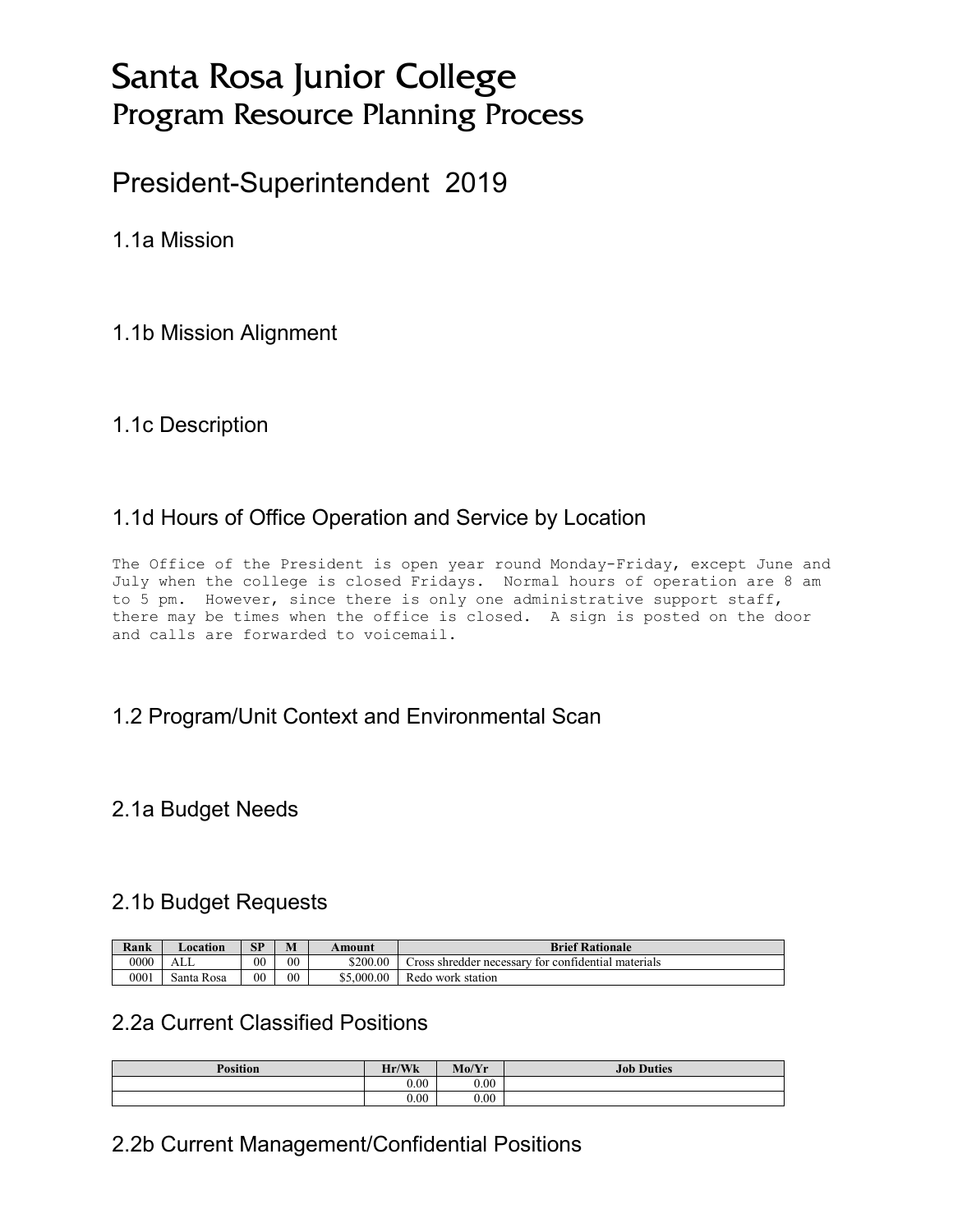| <b>Position</b>                    | Hr/Wk | Mo/Yr | <b>Job Duties</b>                                 |
|------------------------------------|-------|-------|---------------------------------------------------|
| <b>Executive Asst to President</b> | 40.00 | 12.00 | Direct support to Board of Trustees and           |
|                                    |       |       | Superintendent/President                          |
|                                    |       |       | Provides support to Component Administrators with |
|                                    |       |       | institutional planning documents.                 |
|                                    |       |       | Responsible for district documents such as the    |
|                                    |       |       | District Policy Manual                            |

## 2.2c Current STNC/Student Worker Positions

| Position                       | $J$ $\mathbf{X}$ $J$<br>$\mathbf{v}$ | Mo/Y  | Duties<br>Jot.                                              |
|--------------------------------|--------------------------------------|-------|-------------------------------------------------------------|
| Assistant<br>student<br>)ttice | 20.00                                | 12.00 | the Office of the<br>President<br>Provides<br>support for : |

# 2.2d Adequacy and Effectiveness of Staffing

RS.EOF

# 2.2e Classified, STNC, Management Staffing Requests

| Rank | ocation       | <b>SP</b>      | M      | Title<br>urrent | Title<br>Pronosec                                      | l vpe                                    |
|------|---------------|----------------|--------|-----------------|--------------------------------------------------------|------------------------------------------|
| 0000 | Santa<br>Rosa | 0 <sup>0</sup> | $00\,$ | m<br>STNC       | $-1111$<br>Assistant<br>strative<br><b>Αι.</b><br>'VL. | $\cdot$ $\sim$<br>$\sim$ 1<br>∠lassified |

# 2.3a Current Contract Faculty Positions

| . . |
|-----|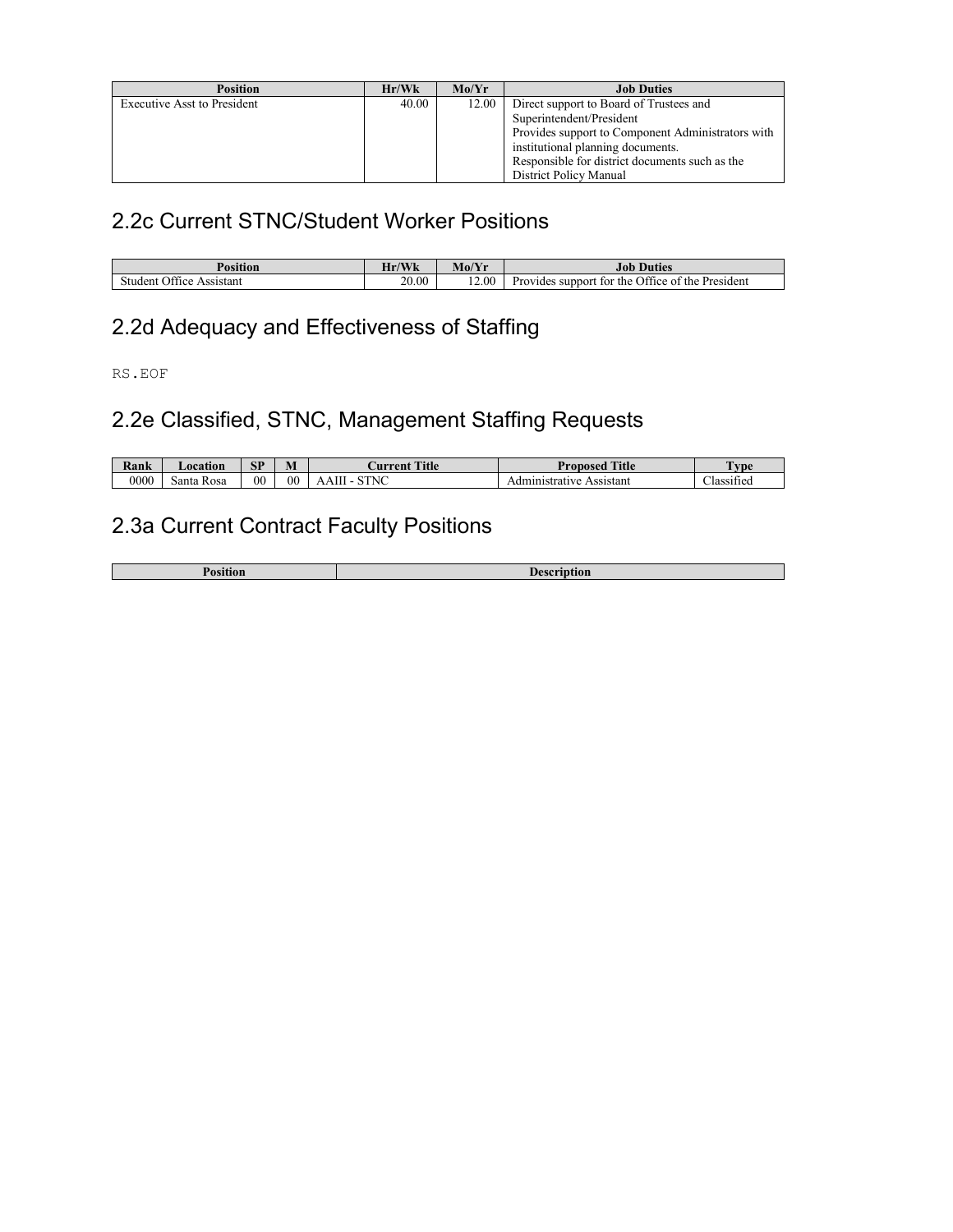#### 2.3b Full-Time and Part-Time Ratios

| $\mathbf{r}$ .<br>$\cdot$ $\cdot$<br>Discipline | <b>FTEF</b> | $\frac{0}{6}$ Reg | <b>TTEF</b>          | $\rightarrow$<br>$\mathbf{a}$<br>% Adi | $\mathbf{r}$<br>Description |
|-------------------------------------------------|-------------|-------------------|----------------------|----------------------------------------|-----------------------------|
|                                                 | <b>Reg</b>  | Load              | $\rightarrow$<br>Adi | Load                                   |                             |

#### 2.3c Faculty Within Retirement Range

RS.EOF

2.3d Analysis of Faculty Staffing Needs and Rationale to Support Requests

## 2.3e Faculty Staffing Requests

| Rank | поп | CD<br>эг | - -<br><b><i><u>Priscipline</u></i></b> | sment Rationale |
|------|-----|----------|-----------------------------------------|-----------------|

#### 2.4b Rationale for Instructional and Non-Instructional Equipment, Technology, and Software

RS.EOF

## 2.4c Instructional Equipment Requests

| Rank | catior | ND.<br>- 1 | IV | Item<br>scription | Otv | -ach<br>$\cdots$ | otal<br>ost | Requestor | <b>Room/Space</b> | <b>⊅ontac</b> |
|------|--------|------------|----|-------------------|-----|------------------|-------------|-----------|-------------------|---------------|

## 2.4d Non-Instructional Equipment and Technology Requests

| Rank    | Location           | CD<br>Эľ | <b>N</b><br>IVI | ltem<br>ı Description        | и | . Each<br>. | <b>CONTRACTOR</b><br>$\mathbf{r}$<br>  Cost<br>Fotal | Rea<br>nuestor  | <b>Room/Space</b> | <b>contact</b>  |
|---------|--------------------|----------|-----------------|------------------------------|---|-------------|------------------------------------------------------|-----------------|-------------------|-----------------|
| $000\,$ | <b>Ros</b><br>anta | -00      | $\Omega$        | ---<br>-<br>Cabine<br>F1ling |   | \$0.00      | \$0.00                                               | jaitan<br>Maria | 1308              | Gaitan<br>Marıa |

## 2.5a Minor Facilities Requests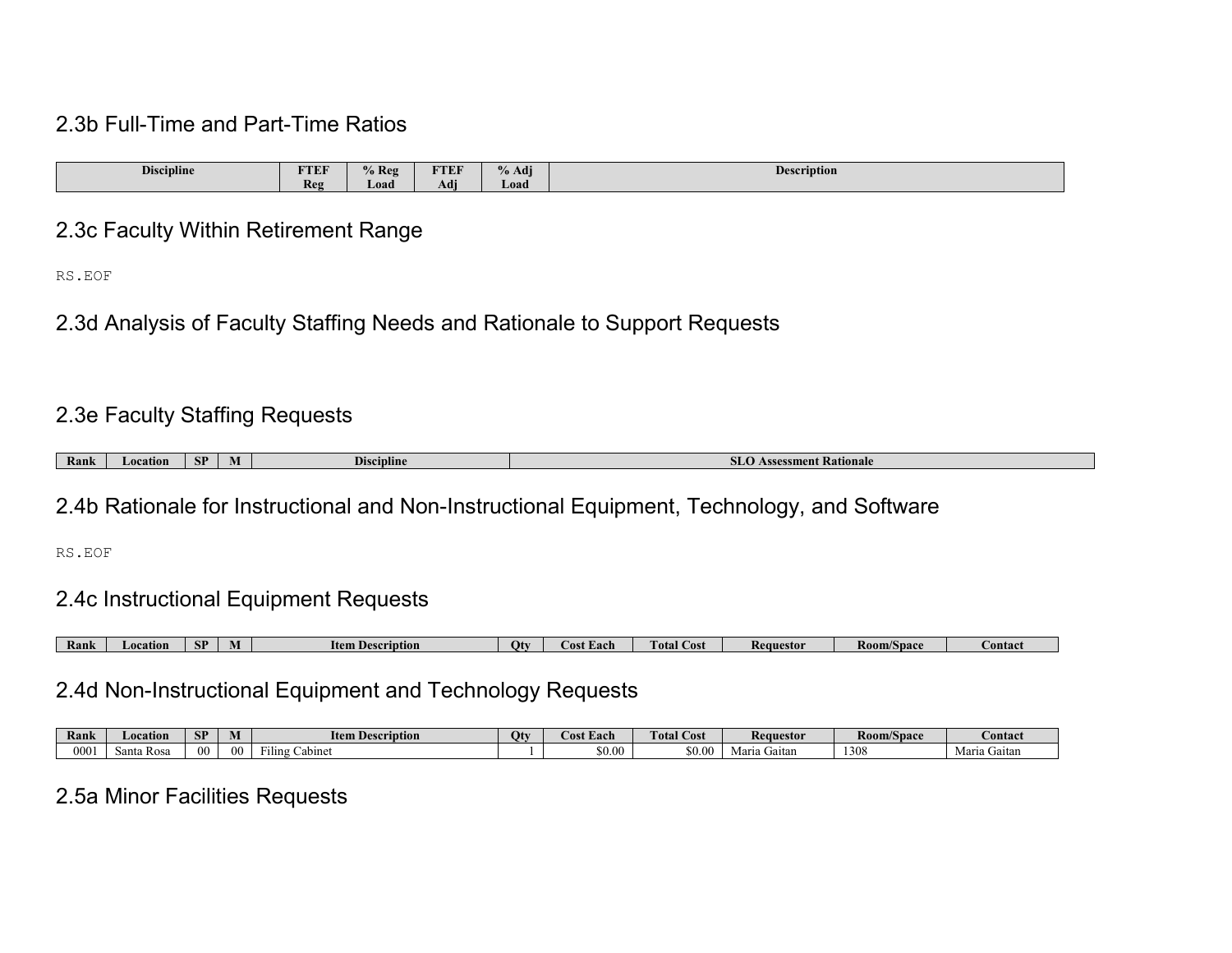| <b>Rank</b> | Location | CD<br>$\mathbf{C}$ | IV. | --<br>l'ime<br>Frame | $\cdots$<br>Building | Number<br><b>Room</b> f | --<br>Est.<br>Cost | <b>Description</b> |
|-------------|----------|--------------------|-----|----------------------|----------------------|-------------------------|--------------------|--------------------|

#### 2.5b Analysis of Existing Facilities

RS.EOF

#### 3.1 Develop Financial Resources

#### $\overline{\phantom{a}}$ 3.2 Serve our Diverse Communities

RS.EOF

#### 3.3 Cultivate a Healthy Organization

The Executive Assistant to the President participates biannually in conference workshops specific to assistants of CEOs and Board of Trustees offered by the Community College League of California.

#### 3.4 Safety and Emergency Preparedness

RS.EOF

#### 3.5 Establish a Culture of Sustainability

4.1a Course Student Learning Outcomes Assessment

RS.EOF

4.1b Program Student Learning Outcomes Assessment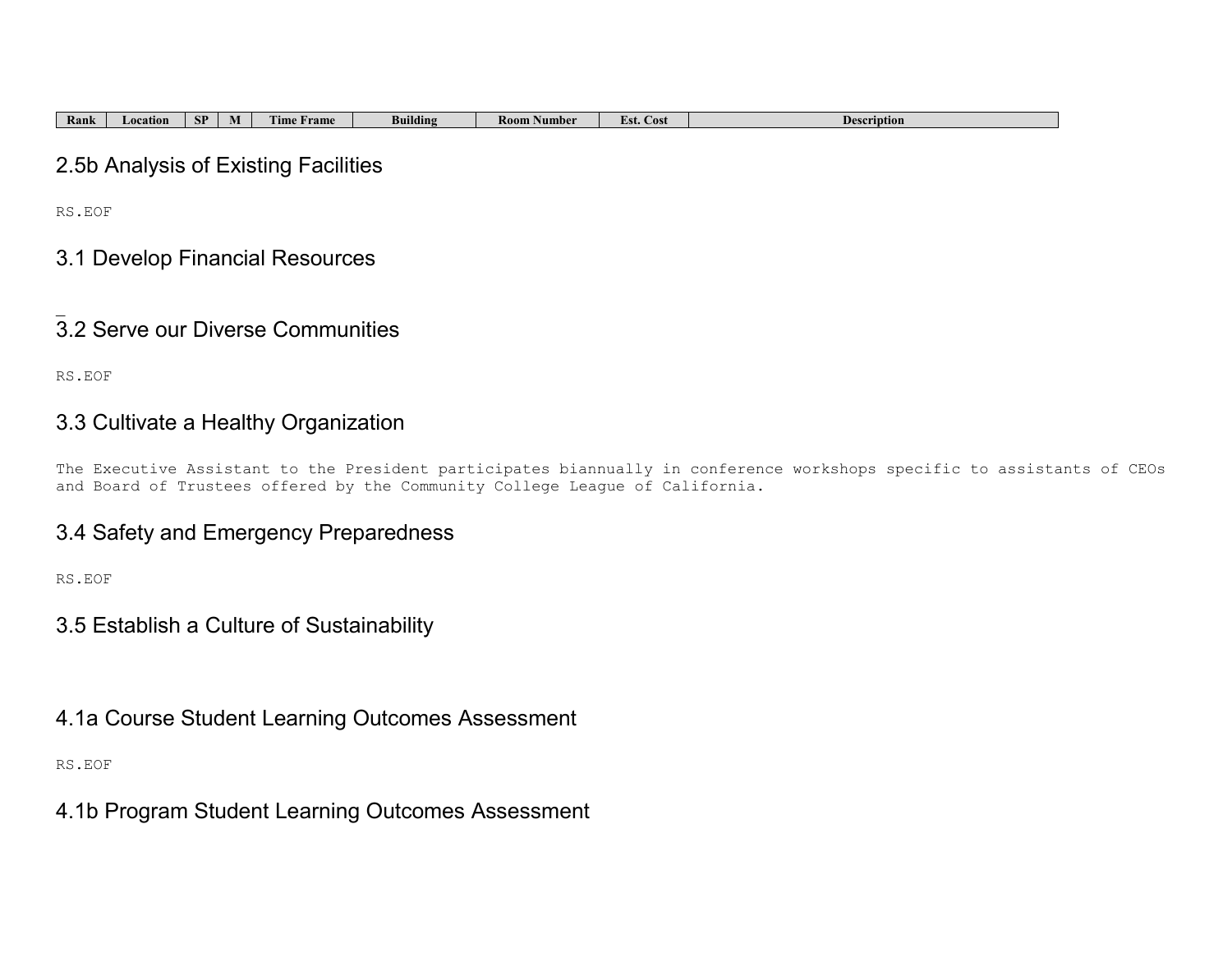## 4.1c Student Learning Outcomes Reporting

| <b>Type</b> | <b>Name</b> | <b>Student</b><br>Assessment<br>Implemented | Assessment<br><b>Results Analyzed</b> | Change<br>Implemented |
|-------------|-------------|---------------------------------------------|---------------------------------------|-----------------------|
|-------------|-------------|---------------------------------------------|---------------------------------------|-----------------------|

## 4.2a Key Courses or Services that address Institutional Outcomes

| <i>C</i> ourse/Service | ு<br>πа | 1 L | . .<br>. . | , n<br>40 | ว⊾<br>. . | ,, | 20 | эa | 3Þ | 4a | 4 <sub>b</sub> | bа | on | - 6c |  |
|------------------------|---------|-----|------------|-----------|-----------|----|----|----|----|----|----------------|----|----|------|--|

# 4.2b Narrative (Optional)

## 5.0 Performance Measures

# 6.1 Progress and Accomplishments Since Last Program/Unit Review

| Rank | Location | cт<br><b>A</b> | nn I<br>GOAL | ≏tive | <b>CONTINUES</b><br><b>Tame</b><br><b>Ime</b> | ™rov.<br><i>s</i> Date |
|------|----------|----------------|--------------|-------|-----------------------------------------------|------------------------|

6.2b PRPP Editor Feedback - Optional

#### $\overline{\phantom{a}}$ 6.3a Annual Unit Plan

| Rank | ation.<br>-4007 | CD<br>OГ | Goal | rtive<br>Obie | <b>CONTRACTOR</b><br><b>rame</b><br><sub>1</sub> me | tequired<br>⋯ |
|------|-----------------|----------|------|---------------|-----------------------------------------------------|---------------|

6.3b Institution-Wide/Cross-Component Planning